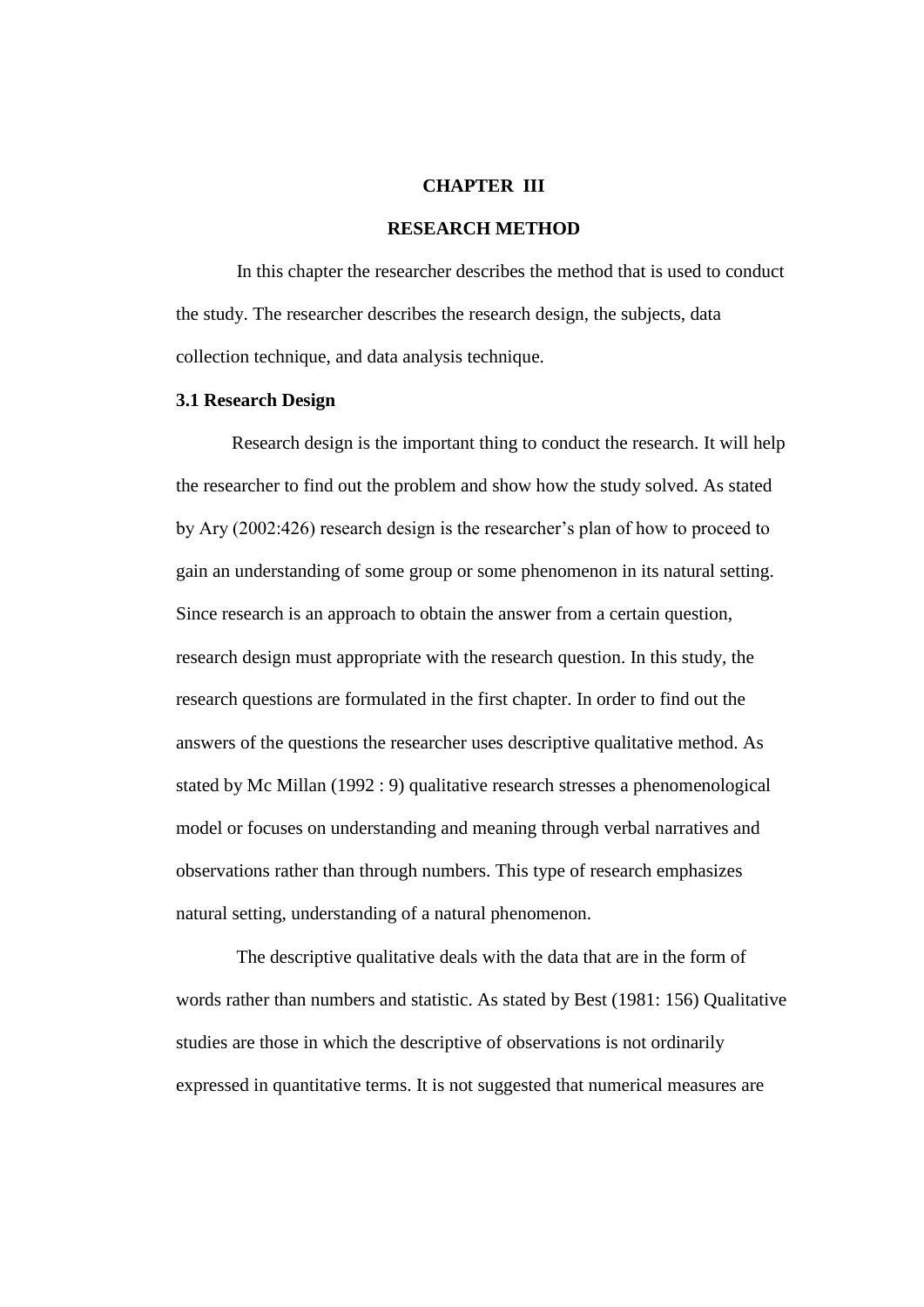never used, but that other means of description are emphasized. The goal of this research is to discribe of independent learning in English classroom.

## **3.2 Subject of The Study**

This study was conducted at junior High Schools. It was because in junior High School the have good critical thingking and more actived. To choose the school, the researcher made criteria. The criteria were:

1. The school has been established minimal since 15 years ago.

2. The school should get A for accreditation.

3. The school obligates the English teacher to develop the syllabus.

4. The school obligates the English teacher to teach English to the of eighth grade.

5. The school allows the English teacher to use independent learning technique in teaching English.

After making the criteria above, the researcher began the research by looking for the school which is fulfilled the criteria. Is SMPN 1 KASIMAN jl.wonosari sambeng bojonegoro.

The subjects of the study were the teachers and the students because the purpose of the study are to know how the independent learning in English classroom,teacher implements her lessoon in the classroom also the ' responses of teacher's intruction.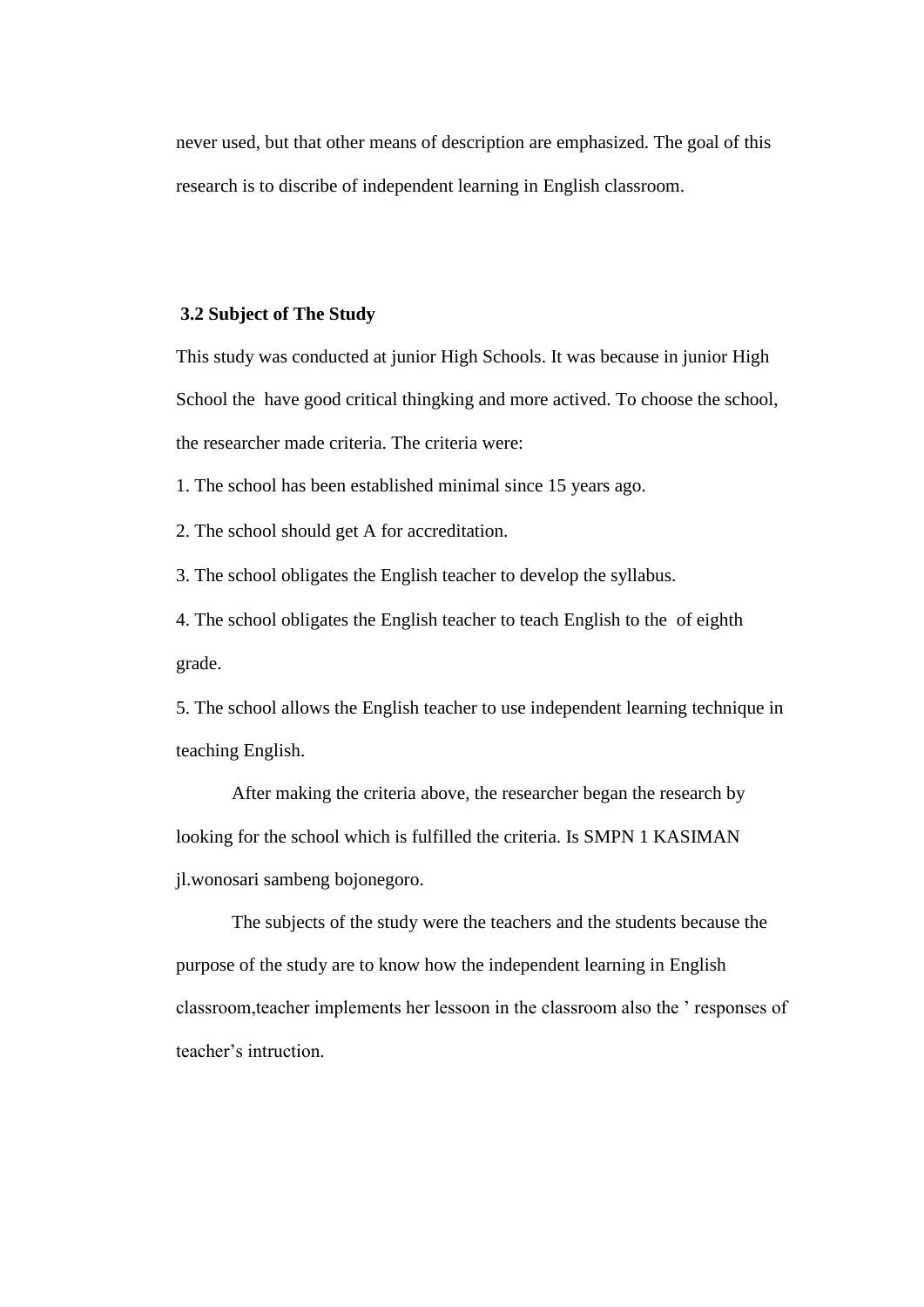To choose the subject of this study, first, the questionnaire was given to two teachers, and then the researcher took one of them who fulfilled the criteria. The criteria were:

1. The teacher has been graduated from S1 English department of the faculty of teacher training and education.

2. The teacher has experienced minimal 6 years in teaching English or has been certificated.

3. The teacher teaches the in the eight grade.

4. The teacher teaches the using independent learning in classroom

After making the criteria for the teacher and distributing the questionnaire to the teachers, the researcher found that a teacher from SMPN 1 KASIMAN has fulfilled the criteria and available to be the subject of this study.

For the second subject of this study, that was , the researcher just takes the who are taught by the teacher who fulfilled those criteria above. The will be interviewed by the researcher about their responses toward independent learning in their classroom. There are 28 from SMPN 1 KASIMAN consists of 15 girls and 13 boys.

### **3.3 Data Collection**

 In conducting this study, the researcher collects the data through interview, observation and documentation. Below are several steps to collect the data:

## **3.3.1 Interview technique**

 Interview is an important tool in this study. According to Best (1981: 164) the interview is, in a sense, an oral questionnaire which the subject or interviewee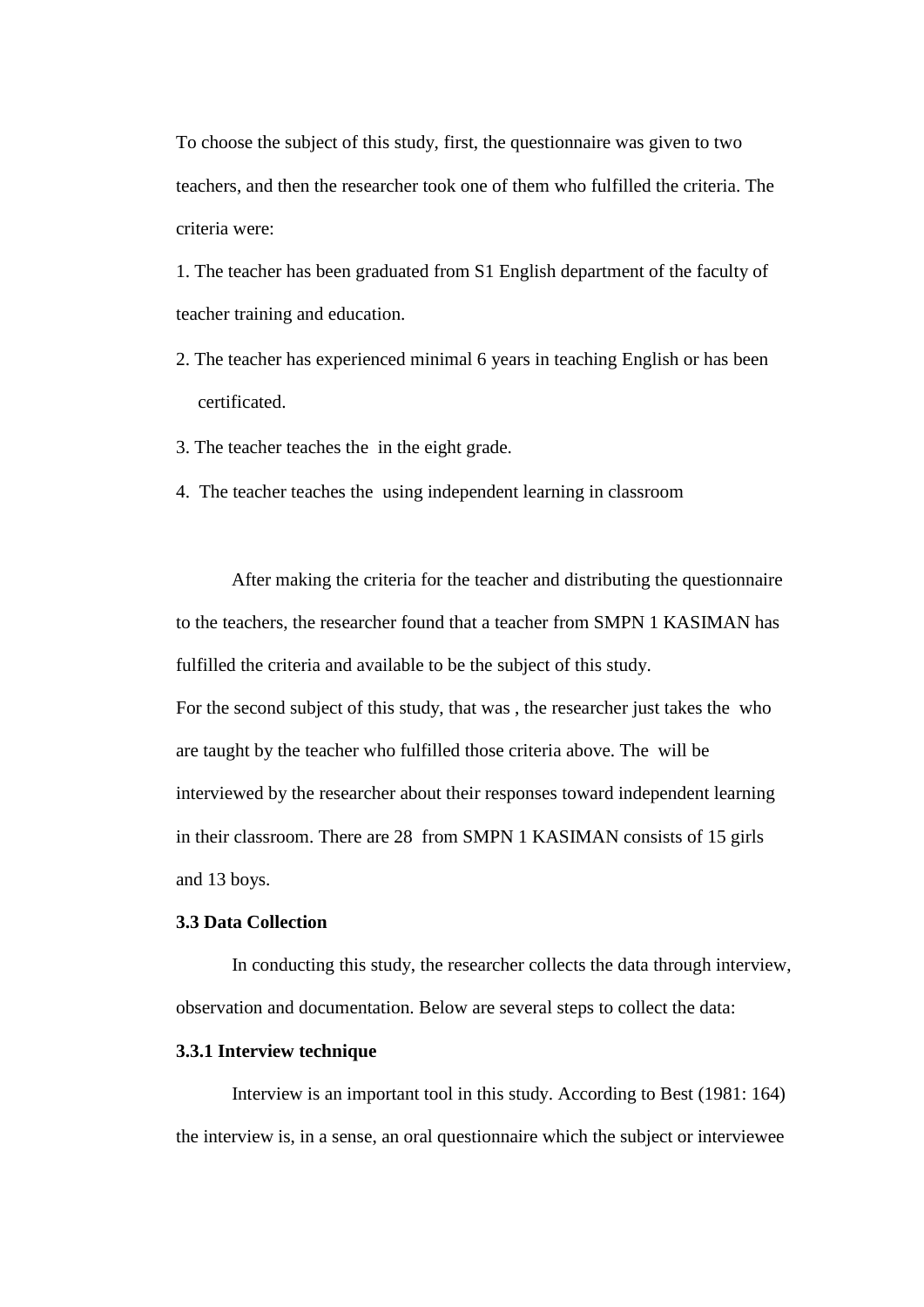gives the needed information verbally in a face to face relationship. The purpose of the interview is to collect the data from the participant's experiences. Frankel and Norman E. Wallen (2006:120) said that interviews are conducted orally, and the answer to the questions are recorded by the writer. Here, the researcher interviews the teacher to know what the problems faced The researcher also interviews the student to know the responds of the toward independent learning in their classroom.

 According to Ary (2002:434), there are three types of interview, first is structure interview. The structured interview follows the extent to which the question to be asked are developed prior to interview. The unstructured interview is where the questions arise from the situation. The last is semi structured interview, which the interviewer has more freedom to pursue hunches and can improvise the questions.

 In this study the researcher used both of the structured interview and unstructured interview. For the structured interview, the researcher asked some questions to the teacher and the regarding to independent learning and records the answers. For the unstructured interview, the researcher asked some questions that arise from the situation in the class to the teacher and the . It was not recorded by the researcher. Based on Ary (1990:418) the interviewer has the opportunity to observe the subject and the total situation in which he or she is responding. The interviewer can press for additional information when a response seems incomplete or not completely relevant.

#### **3.3.2 Observation Technique**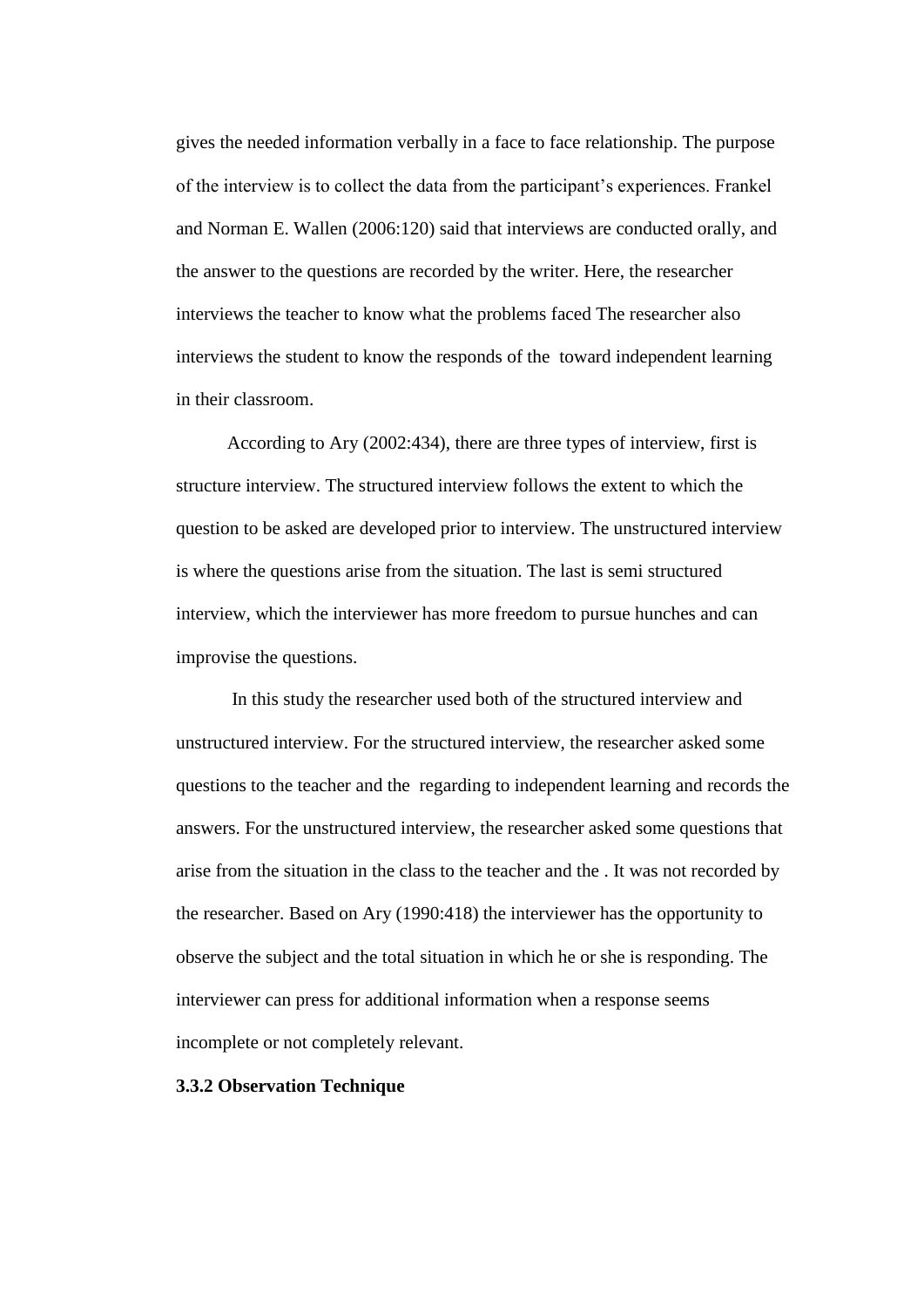To get specific data the researcher used observation technique. It was used to observe how the independent learning in English classroom. The researcher used video recorder during teaching process in the class to get the data and information. "If it does distract or create a barrier between observer and those observed, simultaneous recording of observation is recommended" (Best, 1981:161).

#### **3.3.3 Documentation Technique**

 The next data collection technique is by studying the document. Here, the researcher would study the documents such as lesson plan and student's textbook. The researcher would also take some copies of the examples of ' excercise.. These documents would be very helpful for the researcher to know the ' responses toward independent learning technique and also how the teacher gives independent learning in enflish classroom.

#### **3.4 Data Analysis**

 In this study, the researcher used three steps to analyze the data which consist of data reduction, data display and drawing conclusion. It is supported by Miles and Huberman (1994 : 10) "We define analysis as consisting of three current flows of activities; data reduction, data display, and conclusion drawing/verification". The researcher explores each data analysis step in more as the proceeds below.

# **3.4.1 Data Reduction**

 Data reduction refers to the process of selecting, focusing, simplifying, abstracting and transforming the data that appear in written-up field notes or transcription. By data reduction we do not necessarily mean quantification.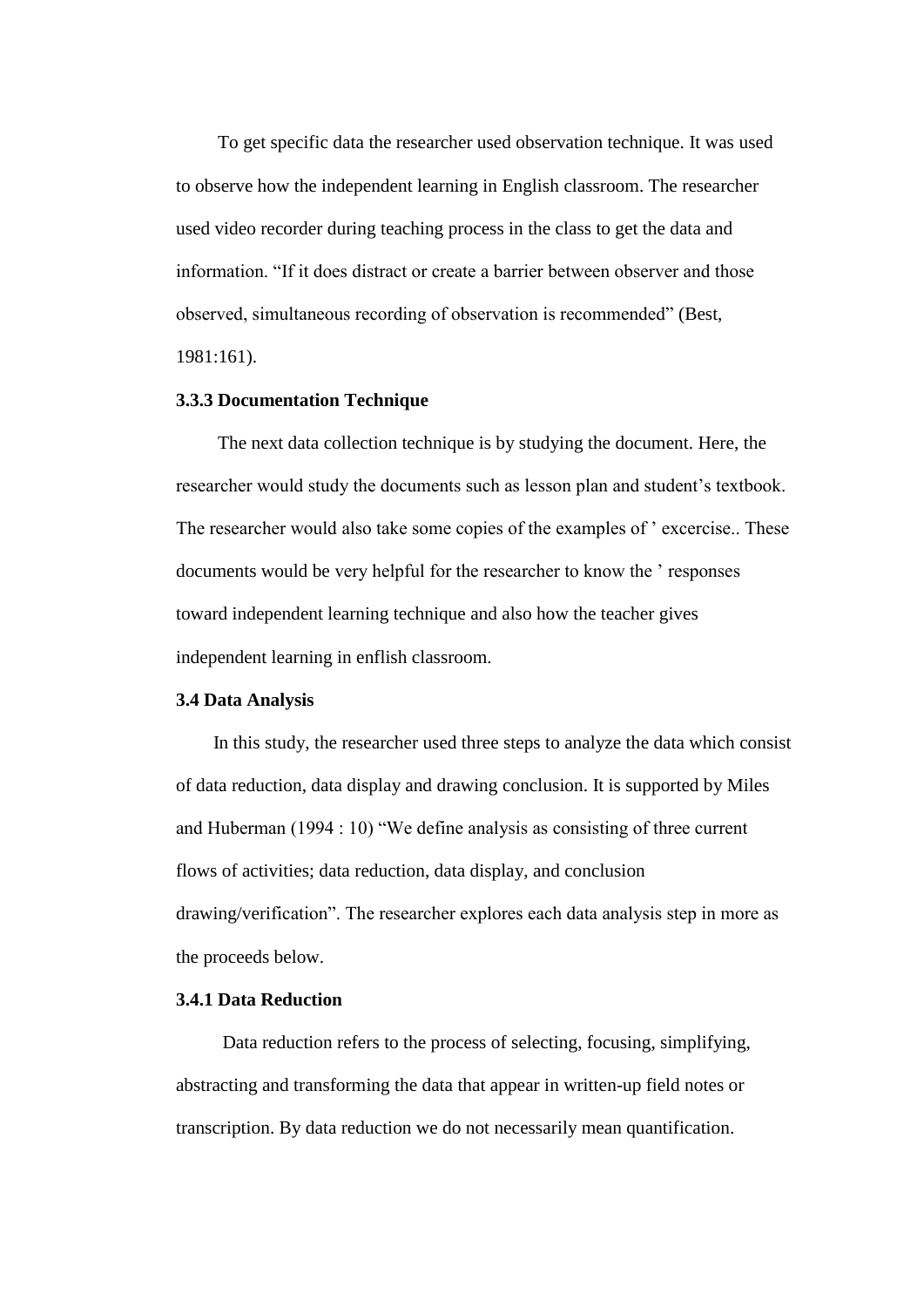Qualitative data can be reduced and transformed in many ways through selection, through summary or paraphrase, through being subsumed in large patterns, and so on. Other instances of data reduction would occur during the coding of now data and reporting.

 In this step of data analysis, first, the video of the teaching learning process that has been taken from observation by the researcher. It is such kind of transcription of the video. Next, the researcher selected the data from the video. Select here means filtering the data, So, in this study the researcher takes the data which is related with independent learning in classroom.

### **3.4.2 Data Display**

 The first data display came from the video. After reducing the data, the researcher would display the data. Generically, a display is an organized, compressed assembly of information that permits conclusion drawing and action. Here, the researcher displayed the data by explaining each part of the data in detail. Not only explaining, the researcher also gave the meaning of each part of the data so the data will be very clear and easily understood. So from this data display, the researcher would be closer with conclusion drawing.

 The second data display came from the interview with the teacher and the . After recording the interview with the teacher and the in data collection, here the record would be transcribed. Extended text was used to display the data from interview transcription in order to understand clearly by the readers. The goal of displaying the transcription of the interview with the teacher is to know the reason of the teacher implements independent learning in English classroom and also to know the problems faced by the teacher in implementing this technique clearly.